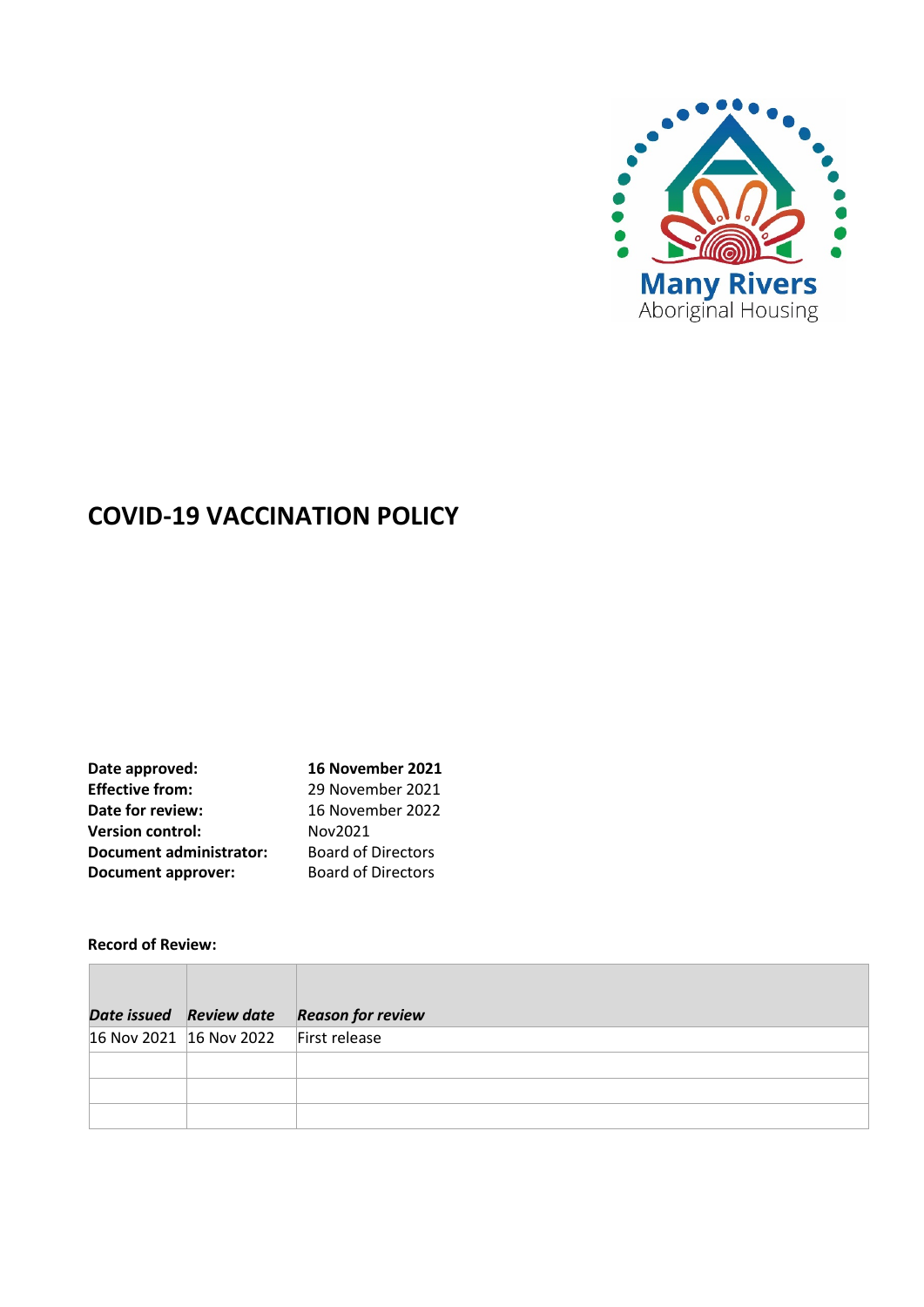# **COVID-19 VACCINATION POLICY**

## **1. POLICY STATEMENT**

COVID-19 vaccination helps to protect the health and wellbeing of all Many Rivers workers, their families and our partners communities. This policy is aligned with Many Rivers' vision to Close the Gap in Aboriginal Wellbeing though housing, partnerships and community development.

#### **2. PURPOSE**

- 2.1 The purpose of this policy is to:
	- (a) mitigate the risk of COVID-19 transmission in the workplace and avoid a COVID-19 related injury or illness to any worker or any person in the community;
	- (b) ensure the health of workers and the ability to provide a safe working environment;
	- (c) ensure safety measures and safe systems of work are implemented to eliminate or prevent COVID-19 related illness or injury of workers in the workplace;
	- (d) comply with our work health and safety obligations; and
	- (e) ensure workers also comply with the work health and safety obligations.

#### **3. SCOPE**

- 3.1 This Policy applies to all Many Rivers' prospective and current employees, directors, officers, contractors, volunteers, suppliers, and consultants ("workers").
- 3.2 This Policy does not form part of any person's contract of employment or agreement.

#### **4. DEFINITIONS**

**Workers**: prospective and current employees, directors, officers, contractors, volunteers, suppliers, and consultants

**Partner communities**: Communities, particularly Aboriginal communities, where Many Rivers delivers property management services.

#### **5. COVID-19 VACCINATION**

- 5.1 Many Rivers has adopted a mandatory COVID-19 vaccination policy to maintain a workplace that, so far as is reasonably practicable, is free of recognised hazards and to safeguard the health and safety of our workers, partner communities, and visitors.
- 5.2 Many Rivers recognises COVID-19 creates health and safety risks in the workplace. We understand that vaccination is a measure that may reduce risks associated with COVID-19 in the workplace.
- 5.3 This policy sets out Many Rivers' approach to COVID-19 vaccinations for workers. This Policy relates to Many Rivers and, where relevant, operates in conjunction with other policies, procedures and an employee's contract of employment or a person's agreement.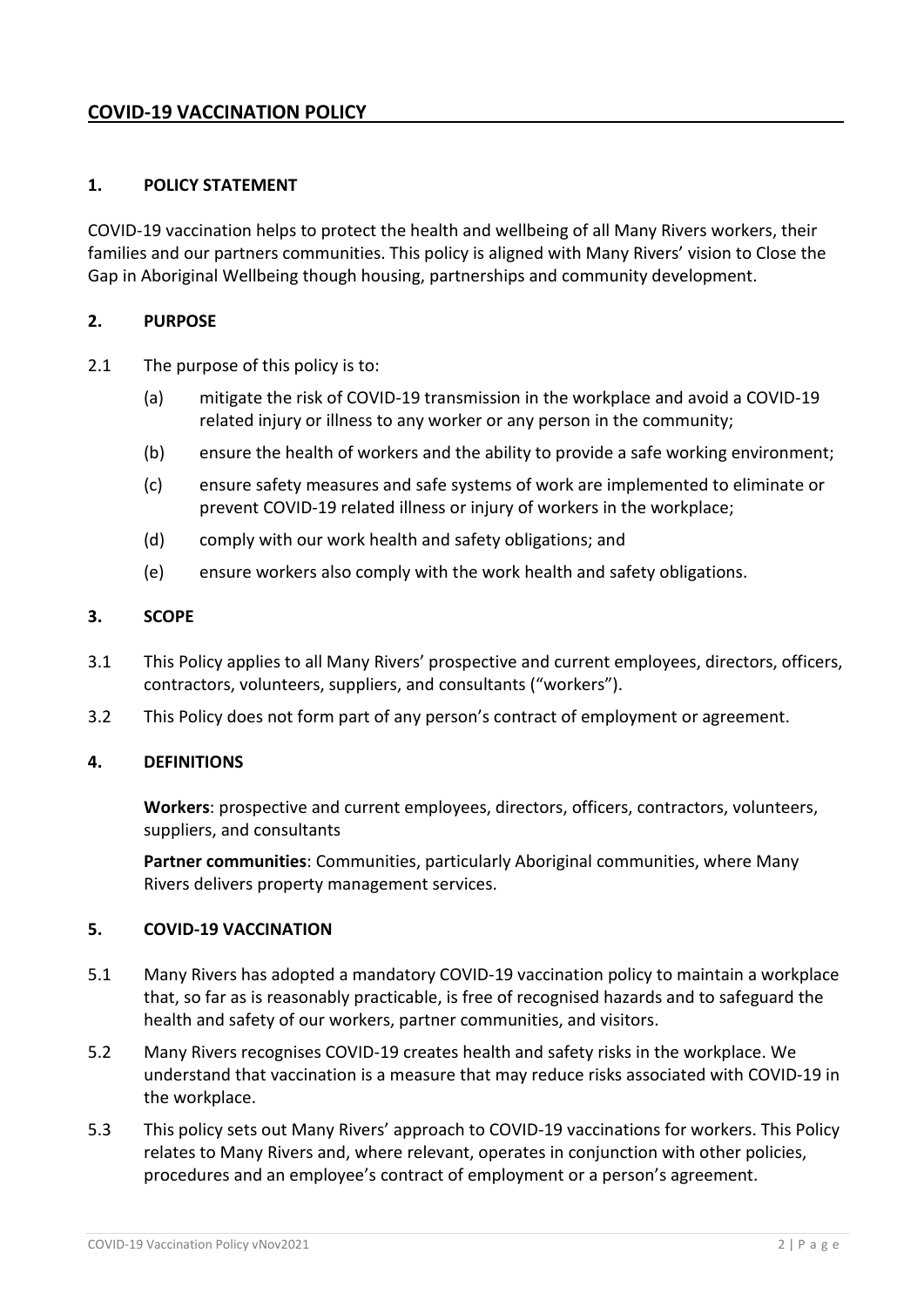- 5.4 This policy is based on guidance provided by the Australian Government Coronavirus (COVID-19) website, Safe Work Australia and other federal, state and territory government websites that are updated frequently. Many Rivers has also consulted with workers and their representatives about the creation of this policy and its implementation.
- 5.5 While we will try to keep this policy up-to-date, workers must take steps to familiarise themselves with the relevant government guidance and check regularly for updates.

#### **6. WHY WE CONSIDER COVID-19 VACCINATION IS IMPORTANT**

- 6.1 COVID-19 continues to have a significant impact on all our lives and on how we operate as an organisation. Catching COVID-19 can be serious, particularly for those with underlying health conditions.
- 6.2 Based on the reported experience of countries with high rates of infection, there may also be risks of long term COVID-19 side effects even for those persons who initially only have mild symptoms.
- 6.3 You may also have COVID-19 without any symptoms and pass it on to family, friends and colleagues or community members, some of whom are at increased risk from the disease. Being healthy does not reduce your risk of catching COVID-19 or passing it on.
- 6.4 At Many Rivers there is an operational need because some partner communities have requested that only fully vaccinated people work in their community.
- 6.5 As a worker, you must take reasonable steps to help stop the spread of COVID-19 to keep you, your colleagues, and other persons safe and healthy in our workplace.
- 6.6 The Australian government have said that:
	- a) Vaccines form part of their strategies to manage COVID-19;
	- b) Vaccination means that fewer people will get COVID-19 and those that do are far less likely to be hospitalised or to die;
	- c) Not all of those offered the vaccine will take it up, and there are some groups (such as children) for whom the vaccine is not yet authorised or who are not able to be vaccinated for legitimate reasons including medical conditions;
	- d) Even if you are vaccinated, you may still contract the virus and pass it on; and
	- e) No available vaccine is 100% effective at preventing COVID-19 and, like all viruses, COVID-19 may mutate which may reduce the effectiveness of any available vaccination.
- 6.7 Many Rivers recognises that vaccination is not an immediate or total solution to the risks of COVID-19. However, we believe vaccination is an important control measure to prevent a serious COVID-19 illness and injury.
- 6.8 We also hope that the roll-out of the COVID-19 vaccination policy will help Many Rivers work more safely within our partner communities and give greater confidence to communities that they can engage with us safely.

# **7. COVID-19 VACCINATION CONDITION**

7.1 We have considered vaccination as part of our COVID-19 risk assessment.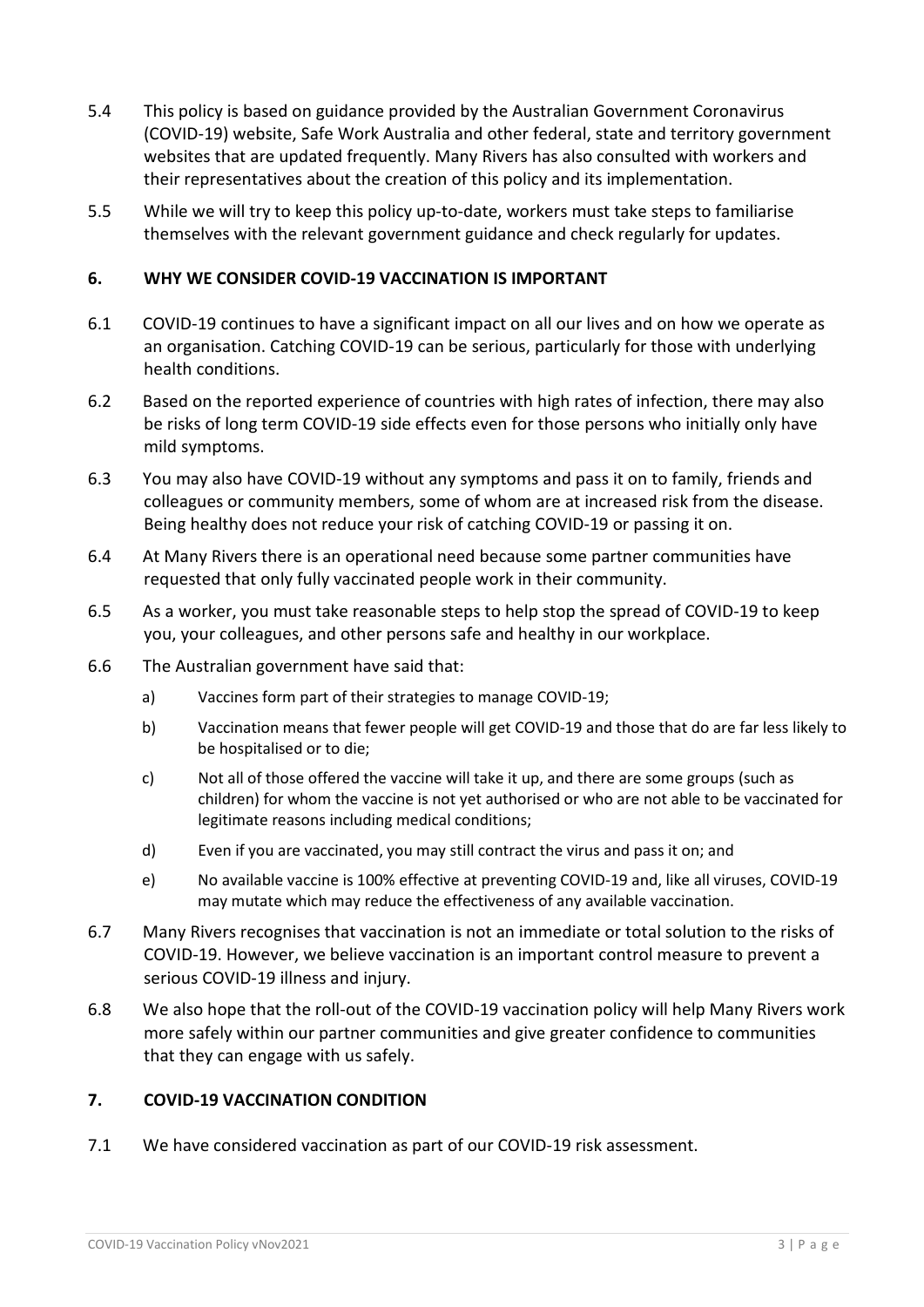- 7.2 Many Rivers provides services to vulnerable people and communities. Our workers are required to work in contact with colleagues, tenants and community members, in the course of their work.
- 7.3 Many Rivers requires all workers to be fully vaccinated against COVID-19 unless the worker has an approved medical exemption.
- 7.4 All workers must continue to be fully vaccinated against COVID-19 and take all the necessary steps to ensure they keep up to date and comply with the Australian government recommendations regarding the vaccination(s) such as booster injections.
- 7.5 All workers are solely responsible for scheduling and obtaining all recommended doses of the COVID-19 vaccination.
- 7.6 New workers will be informed of the vaccination requirement in their offer letter and will be required to be fully vaccinated and show documentation of their vaccination or receive an approved medical exemption prior to their first day of work.
- 7.7 All current workers must receive at least the first dose of the COVID-19 vaccination and provide proof of their second dose appointment within two (2) weeks of the effective date of this policy, unless an approved exemption by Many Rivers applies. All workers must be fully vaccinated within eight (8) weeks of the effective date of this policy, unless an approved exemption by Many Rivers applies.

# **8. VACCINE SAFETY**

- 8.1 If you have concerns or questions about vaccine safety, we recommend that you speak to your medical practitioner.
- 8.2 You can also find accurate and up-to-date information about COVID-19 vaccines from official government sources, such as the Australian Department of Health website: [https://www.health.gov.au/initiatives-and-programs/covid-19-vaccines.](https://www.health.gov.au/initiatives-and-programs/covid-19-vaccines)

# **9. TIME OFF FOR VACCINATION**

- 9.1 Employees are entitled to attend vaccination appointments during work hours, subject to you providing us with notice and requested evidence before you attend that appointment.
- 9.2 If an employee experiences side effects after their vaccination and are not well enough to work, they can take accrued paid personal/carer's leave in accordance with our policies.

#### **10. LIVING AND WORKING WITH COVID-19**

- 10.1 It is important to remember that even if you, your colleagues, and community members are vaccinated, there is a continuing risk that you may still get or spread coronavirus. The vaccines do not provide 100% protection. Additional risk mitigations set out in our WHS Handbook continue to apply to all workers (whether vaccinated or not) for the foreseeable future. For example, all workers must continue to physically distance, follow good hygiene, wear face masks when required and not come to work if unwell.
- 10.2 It is unlawful to bully, harass or victimise any worker in relation to their vaccination choice. We take any such behaviour seriously. Anyone who acts in this way towards another worker may be subject to disciplinary action, including dismissal or termination of engagement.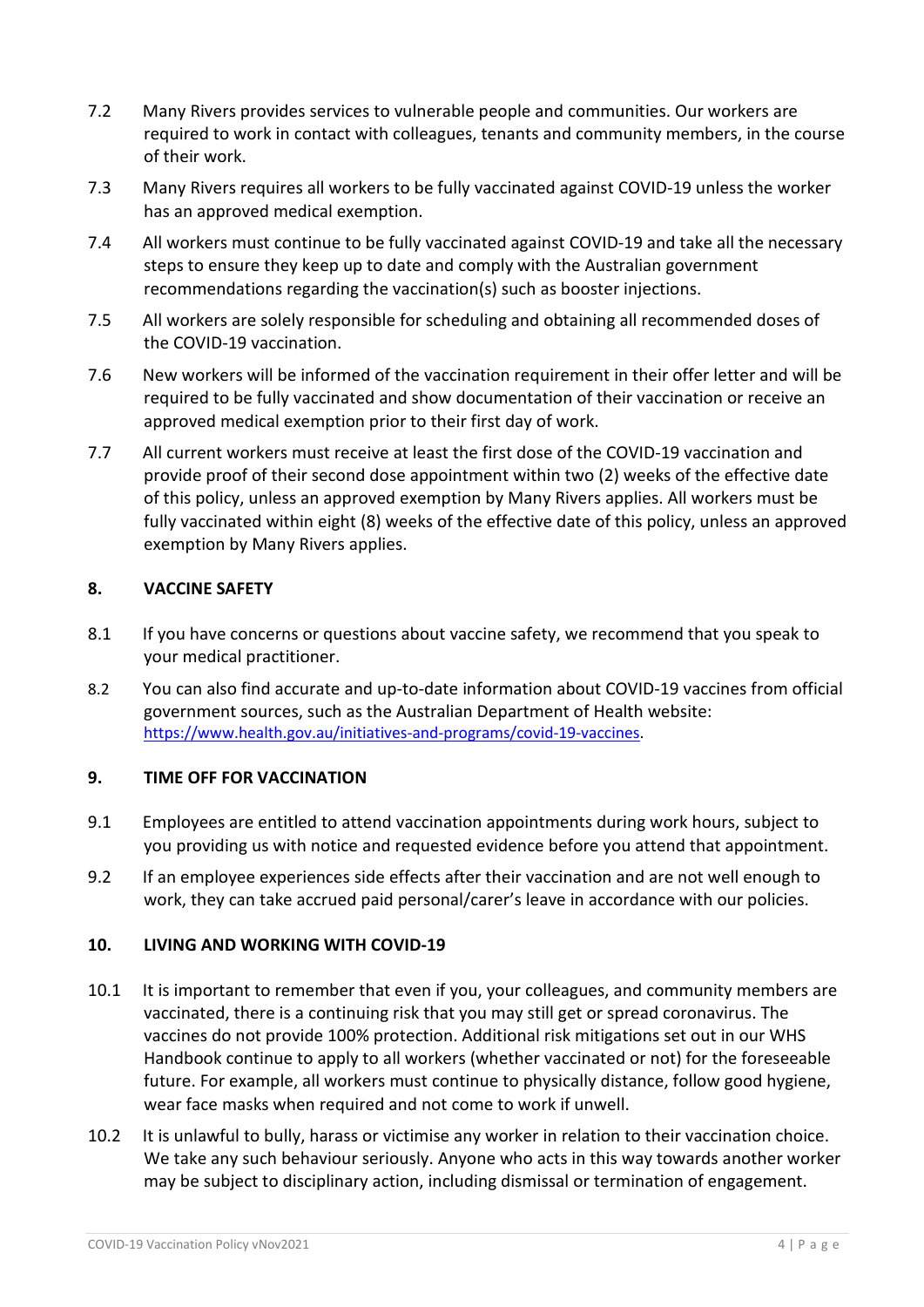# **11. COVID-19 VACCINATION EXEMPTION REQUESTS**

- 11.1 In accordance with all federal, state, and local rules and regulations, Many Rivers recognises that there may be certain circumstances preventing a worker from receiving the COVID-19 vaccination consistent with this Policy.
- 11.2 Any worker in need of an exemption from a provision of this Policy due to a medical reason must provide Many Rivers with a true copy of a valid medical contraindication certificate or any other evidence as requested by Many Rivers.
- 11.3 An approved medical exemption from the vaccination requirement in this Policy, may be granted by Many Rivers where we are required by law to recognise it.
- 11.4 A medically exempted worker will be permitted to continue to work provided Many Rivers determines they can perform the inherent requirements of their position without being vaccinated against COVID-19 and their work would not pose an unreasonable risk to the health and safety of others, including Many Rivers workers, tenants and community members.
- 11.5 Please note that an exemption request does not automatically excuse a worker from the requirements of this Policy.

# **12. EVIDENCE**

- 12.1 Many Rivers reserves the right to require proof of vaccination documentation from its workers and will treat any such record or documentation as confidential.
- 12.2 All collection and use of personal or sensitive information will be handled in accordance with Many Rivers' Privacy Policy.
- 12.3 Many Rivers may request to sight or collect a copy of satisfactory evidence of your continued compliance with your vaccination against COVID-19. This may include a certified copy of the worker's immunisation history statement, which may be obtained from Services Australia and or other evidence as directed by Many Rivers.
- 12.4 Any worker that requests a medical condition exemption from this Policy must provide a valid contraindication medical certificate and or any other evidence as requested by Many Rivers.
- 12.5 Providing false or unsatisfactory evidence of your continued compliance with your vaccination against COVID-19 may result in disciplinary action and may include the termination of your employment.

## **13. FAILURE TO COMPLY WITH THIS POLICY**

- 13.1 A failure to comply with this Policy by an employee may lead to disciplinary action including termination of employment.
- 13.2 A failure to comply with this Policy by a contractor may lead to the termination of their agreement.
- 13.3 A failure to comply with this Policy by a volunteer may lead to the relationship ending.